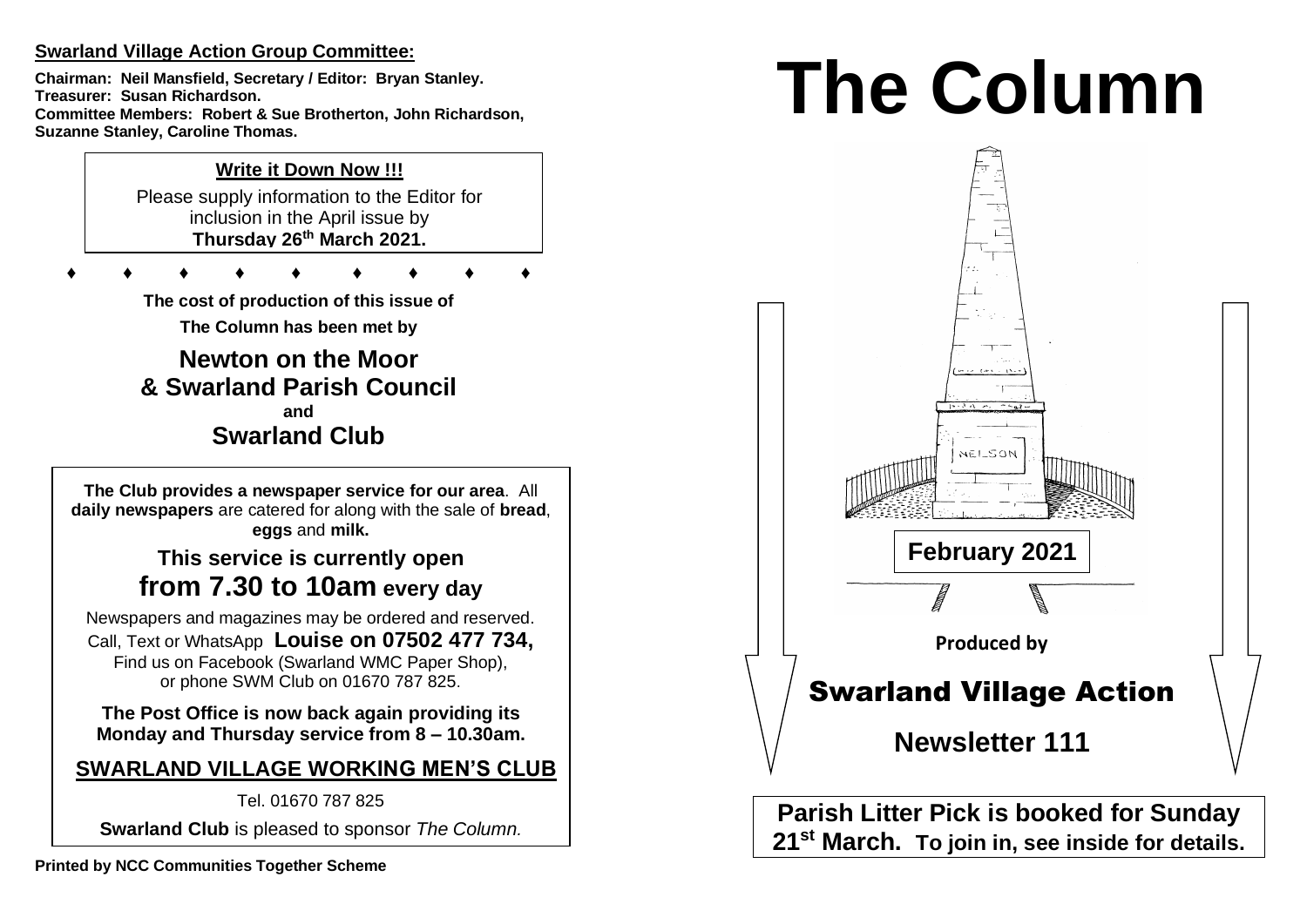Welcome to your latest issue of The Column and if you're new to the area, a special welcome to you**. To include something, however small, in the April issue, please supply it for inclusion by Thursday 26 th March. Send it to: The Editor, Bryan Stanley, on 01670 787 916 or by email at maxitoby1@gmail.com .**

With the continued Covid-19 situation, we are still unable to use our usual printer, Northumberland Community Enterprise Ltd (NCE Ltd) at Stobhill. But, once more, rather than just issuing The Column on-line, the NCC Communities Together Scheme is again printing it for us. Thanks to Ruth Armstrong for organising this.

## **Swarland Village Action**

We wish to thank the following: Andrew and Lyn Hastie for decorating and dismantling the Christmas tree this year, Greg Anderson and the Bockenfield delivery lads for erecting the tree. Hopefully the tree brought some cheer to what had been a stressful year for everyone. Sadly, we were unable to have Chester Bears, our most important helpers, due to the Covid-19 restrictions. This was the first time for a number of years they weren't able to keep up this tradition, hopefully in 2021 they will be back, we missed them greatly.

*Susan Richardson on behalf of the SVA team*

#### **Loss of an old member of the SVA team**

David and Wilha Bradbrook spent many years in Swarland (1978-2018) and took part in a great many activities in the area before moving away to be with family members. I have just received the following news from Serena Boyce (David & Wilha's daughter):

"It is with great sadness that [we must announce] that our beloved dad has passed away. As some of you may know, his dementias were progressing but he sadly tested positive for Covid a fortnight ago and after a period of being asymptomatic for 10 days contracted pneumonia on Wednesday and was admitted into West Suffolk Hospital the following day. He slipped away peacefully on Saturday [23rd January] and we feel relieved that his suffering was not prolonged and his increasing mental anguish has now come to an end."

Wilha is still in residential care having developed dementia before they left Swarland. Though David was a quiet and reserved man they had many friends in the area and he was on the SVA team until shortly before they moved away.

*Ed.*

# **Mobile Library Dates**

Unlike some other NCC Library services, at the moment the Mobile Library Service is still temporarily suspended due to the COVID-19 pandemic. There are currently 6 Libraries open for the 'select & collect' service and there'll soon be 'doorstep deliveries' for some customers. Please check NCC's website for information at **northumberland.spydus.co.uk/cgibin/spydus.exe/msgtrn/wpac/home .** In the meantime, some customers may also want to use Digital Library Services which is also available 24/7. Let's hope that eventually we will get our mobile service back and that we won't lose it permanently.

## **Neighbourhood Watch Update – January 2021**

#### **Swarland / Newton on the Moor:**

Yet again I am pleased to say that our area is a relatively safe place to live. Here is the only piece of vaguely local police news we've had:

05/01/21: "We are aware that fraudsters claiming to be officers from our Force and National Crime Agency, have been cold calling people asking them to purchase Google Play cards. Please be aware of this, as well as another scam below.

Scammers have been reportedly calling people purporting to be law enforcement officers and claiming there are issues with the would-be victim's National Insurance Number. If you receive a call like this, do not transfer any money, give any personal details or purchase any type of vouchers. Hang up and report suspected fraudsters to:- Action Fraud on 0300 123 2040,or on line here:- https://www.actionfraud.police.uk/ ."

**If residents have information on any crime, please report this via the following numbers: Emergency issues 999, non emergency issues Tel. 101. To contact Rothbury Police, phone 101 ext 61353, e-mail alnwick.npt.northumbria.pnn.police.uk , or call in at the office in the Coquetdale Centre, Church Street, Rothbury. If the office is unattended please use the yellow phone on the wall and an officer will be able to assist with your enquiry.** 

> *NW Co-ordinator, Harold Hinchliffe, 2 Nile Drive, Swarland. Tel.01670 783 669 or Mob.07713 097 250*

**Mike Sargent available for handyman jobs**

in Swarland and Newton on the Moor. Available evenings and weekends. Please call 07876 471 608

## **Covid-19 Face Mask Maker**

I am still making face masks. Masks are 3 layers thick and come with an optional filter pocket. They are made to measure and there is a choice of fabrics. They are £8 each and can be collected from The Square, Swarland, or posted out for an additional £1. If you would like to order please

call **Anna on 07549 537 457**.

**Deadline for items for the April issue of The Column: Thursday 26th March 2021.**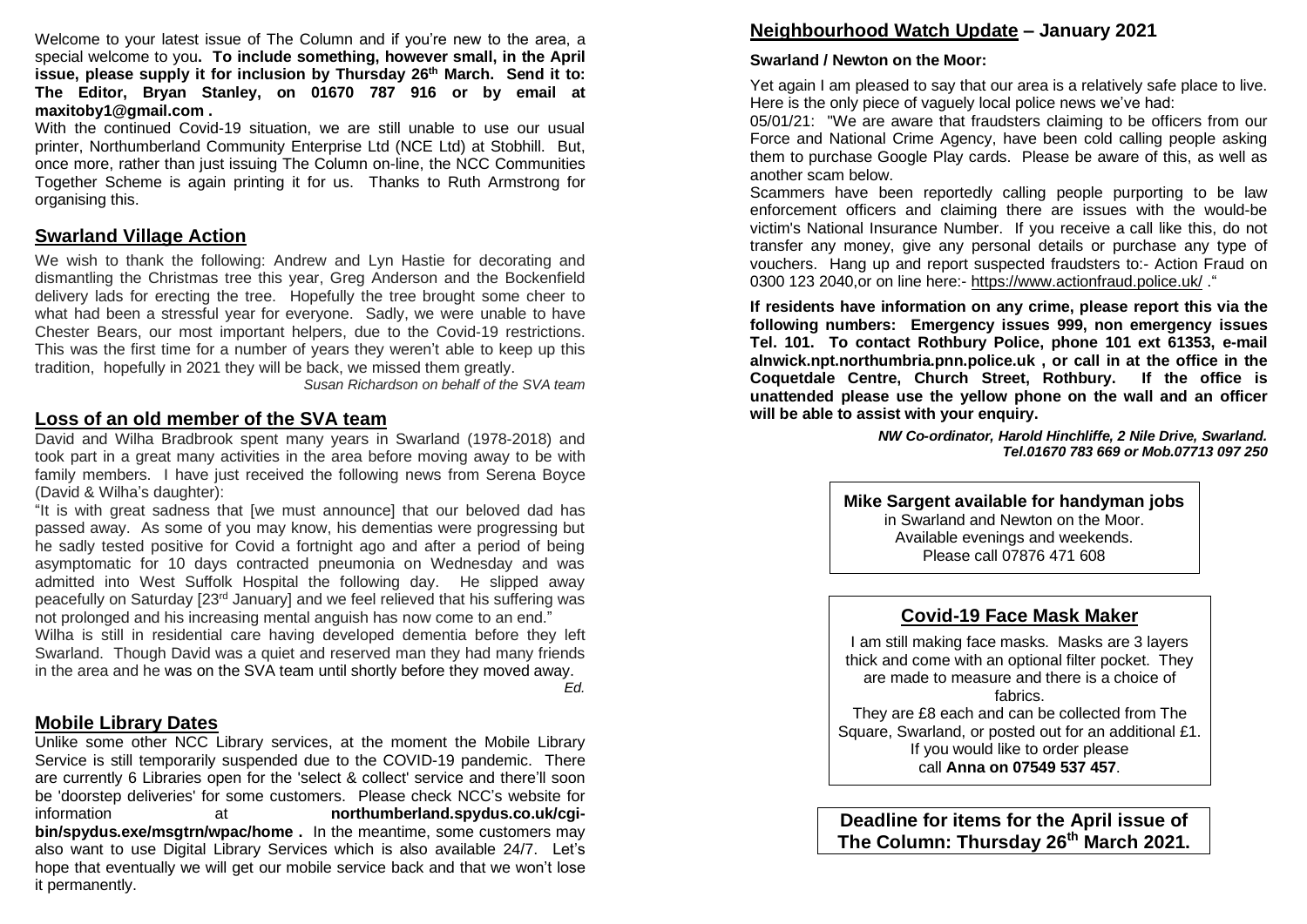# **Support for Newton on the Moor and Swarland Residents**

We are again in the middle of another national lockdown, and recently nearby Alnwick has been the ward with the highest number of Covid cases in Northumberland – thankfully numbers are now reducing. I'd like to remind readers of the Column that 45 residents in the Parish have volunteered to help out their neighbours living within the Parish during the Coronavirus Emergency.

In our Parish, we have a population of about 905 in around 410 houses, and many are elderly and / or living alone. Vaccinations are being rolled out, but residents still have to comply with lockdown conditions. Volunteers are there to help you if you are vulnerable through ill health or age, and don't have anyone else to help you. The sort of support we can provide at the moment is as follows:

- Daily Phone calls to check you are well and not needing help
- Phone calls for a chat
- Collection of prescriptions
- Collection/delivery of food.

If you need help, email (if possible) janandersonpc@gmail.com or telephone 07775 060 430 during office hours preferably.

The Parish Council website is being revised frequently and added to with information relating to services available across our Parish: at **newtononthemoorandswarlandparishcouncil.org.uk/ .**

NCC has a very useful page of information including a daily update of infections in each ward, at northumberland.gov.uk .

#### Best wishes, **Jan Anderson (Parish Clerk)**

# **Swarland Village Hall**

The Hall, which is run as a community facility (Reg. Charity No 1058471), has again had to close completely, following the Government's latest Covid-19 restrictions. However, it is hoped that some activities, might be able to restart sometime soon.

You can now support the Village Hall through A**mazonS**mile. To help fund the Hall, before you do any browsing or shopping via Amazon, you first need to select SVH charity (No 1058471) at **smile.amazon.co.uk,** then activate AmazonSmile on your Amazon shopping app on your IOS or Android phone. Then whenever you buy anything via Amazon, it will donate 0.5% of the net purchase price of eligible purchases to the charity at no cost to you. Every quarter Amazon will make its donation to SVH via an electronic funds transfer. Why not carry on with your shopping **AND** help Swarland Village Hall at the same time. **Thank you**.

If you wish to check on whether you can book the Hall for a future event please contact Bryan Stanley (see elsewhere) or Steve Woolfrey (**stevewoolfrey.PC@outlook.com** or 01670 787 883 ).

# **NotM & Swarland Parish Council**

Because of the current Coronavirus emergency, the Parish Council (PC) met on 27<sup>th</sup> January via Zoom. Anyone who wishes to attend future meetings would be very welcome and can ask questions. Just contact the Clerk for joining details.

#### **Parish Litter-Pick**

The annual community litter pick will be taking place on Sunday 21<sup>st</sup> March. The usual arrangements will apply. Convene at Swarland Square at 10am. Gloves, hand-operated picker tools and bags will be provided, along with hand-sanitiser. This event will be compliant with the current Covid-19 regulations, but please exercise additional care and social distancing at the start, when volunteers are gathered together.

#### **Hazon Road Improvements**

After months of liaising with NCC, and after various site meetings, we are delighted to report that works have started to improve the drainage and road resurfacing in Hazon.

#### **Newton on the Moor Bus Shelter**

The bus shelter opposite the Cook & Barker has been showing signs of neglect for a number of years. We were therefore very pleased to see that some community-spirited local residents spontaneously undertook a makeover, during the Christmas period. Some of the timber has been replaced, the broken glazing removed and all woodwork given a fresh coat of paint. Thanks, and well done! Next step to get a full bus service back!

#### **Improvements to Broadband Speeds**

Complaints have been received about slow Broadband speeds in various parts of the Parish. iNorthumberland (NCC's ICT connectivity team) has provided some suggestions on possible improvements and the availability of funding schemes such as the Rural Gigabit Voucher Scheme and Top Up Vouchers. We encourage all residents to check their Broadband speed from time to time. If you are interested in joining with others to explore a possible upgrade project, please contact the Clerk, giving details of your location and typical broadband speeds.

#### **Funding for Road Safety Measures**

County Cllr Thorne has confirmed an allocation of £10,000 from NCC funds for traffic calming measures in Swarland and Newton on the Moor. Details of the measures are currently being worked on by the Parish Council.

#### **New Quarry North of Shiel Dykes**

The planning application for the quarry has not yet been determined. The Environment Agency and Highways England have raised a number of concerns regarding groundwater pollution, methane gas, HGV movements and vehicular access. Details can be seen on NCC's planning portal using Reference 20/02884/CCMEIA.

#### **Parish Council Vacancies**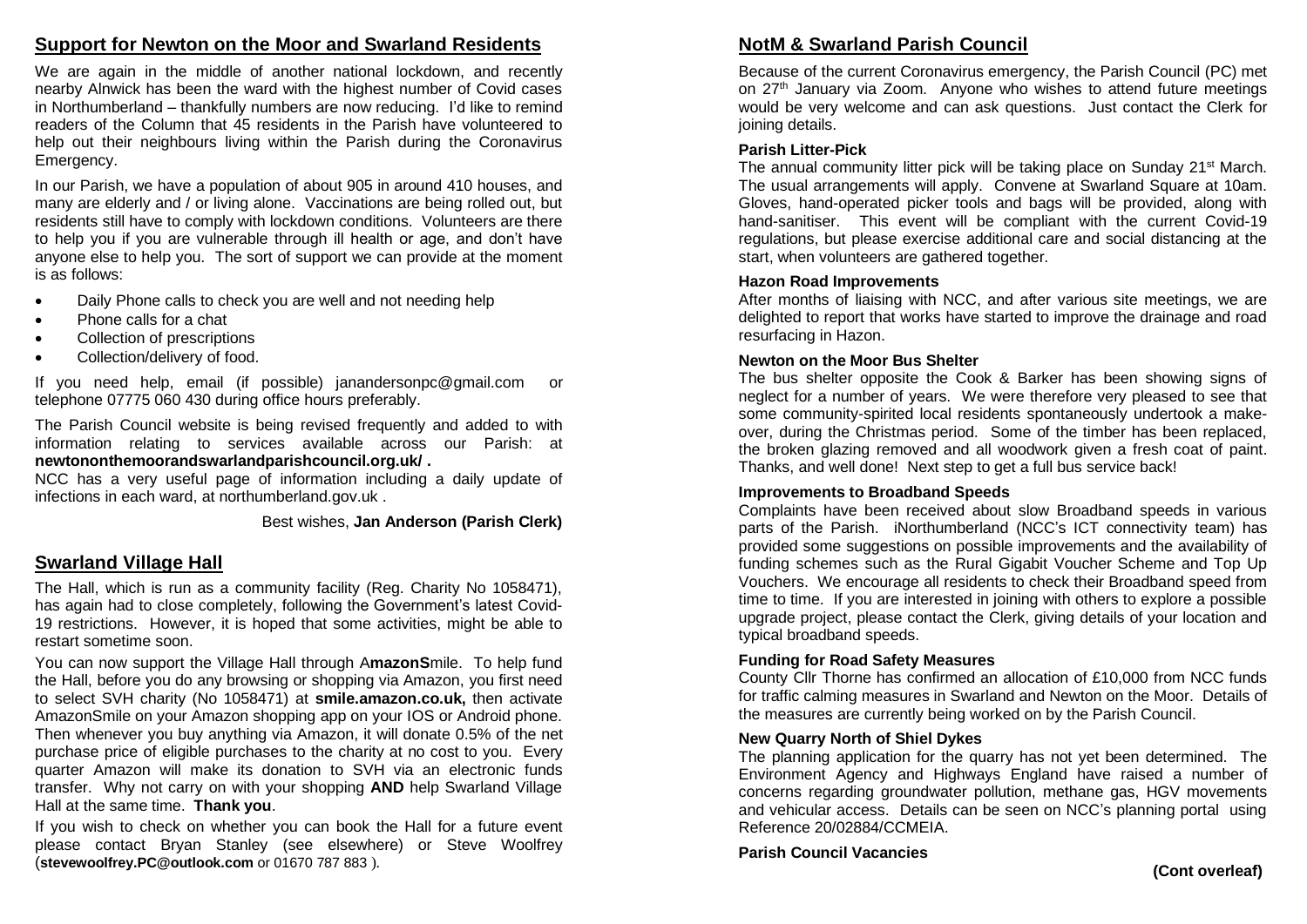#### **Parish Council Vacancies**

Unless the Government decides to postpone them, there will be elections on Thursday 6<sup>th</sup> May for the Parish Council, the County Council, and the Police Crime Commissioner. There are 10 places on the Parish Council. and we are keen to see a good spread and cross-section of councilors, from across our parish area. Details of our Parish Council, and how to stand as a candidate, are available from our Clerk.

**Contact the Parish Clerk – Jan Anderson on 07775 060 430 or janandersonpc@gmail.com .** 

**PC Website: newtononthemoorandswarlandparishcouncil.org.uk/ .**

## **Swarland Moor Local Heritage Group**

At our next meeting on **Tuesday 9th February** at 7.30pm we will welcome back **Dr Jessica Turner**. You with recall that she previously gave us an excellent talk on The Ossuary at Bamburgh. This time Jessica will talk about excavations on "**The Heugh on Holy Island**". You will know the Heugh as the rock intrusion that rises above the Priory on the south side of Holy Island. It is scattered with buildings and archaeological sites, but the form, function and dates of these features have not been properly investigated. In 2017 & 2018 a community archaeological project attempted to answer some of these long-held questions. This talk is an exploration of Heugh together with the finds from the recent archaeological excavations.

As with previous talks, this presentation will be online using Zoom. The meeting link will be sent out to members next week.

Any guests wishing to join us for this talk, please send an email to **SwarlandMLHG@gmail.com** and we will send you the necessary joining instructions. Also, don't forget to check on our Facebook site for updates and more news.

Anyone interested in becoming a Member please contact us on the email address or 01670 787 654. *Lesley White*

# **Recycling, Wants & For Sale Corner**

Why not recycle your unwanted items through The Column? Recipients of free items can make a donation towards this newsletter's running costs. Items for sale? – If successful, the seller can make a similar donation.

**Growing Grandchildren?** Most of ours are now too large for our worldclass collection of child car-seats. Please, we need the space in our loft! We have available one **Pampero Isofix 9-18 Kg seat in blue**, and one **Cuggl Universal Type F10 15-36 Kg seat**. These have been used for short periods, not subject to any collisions or child car sickness and are **£10 each**. More car seats and booster seats available later, these can be reserved or borrowed for the rest of the winter. Contact Alison Gallico 01665 581 173.

# **Where can we go for some exercise?**

Are you fed-up with doing the same old walks? Perhaps "**Walking in Northumberland"** at **www.walkinginengland.co.uk/northumberland** is the website for you!

With hundreds of walks to download and print, free, it also has books of walks, contact details for all the walking groups in the county and much more. Whether you want to walk on your own or with a group, all the information is there in one place.

The compiler says "There is so much walking information on the web but it is difficult to find. Walking in Northumberland (part of the Walking in England suite of websites – one for each county in England) has brought it together in one place so whether you are walking from home, or away on holiday, you will be able to find a walk suitable for you".

With walks from half-a-mile to 12-plus miles long, and a note of suitability for pushchairs and wheelchairs, everyone can find a walk to enjoy.

So, home or away, check out the websites and get walking!

John Harris. Check it out at:

**www.walkinginengland.co.uk** or email: **john@walkinginengland.co.uk .**

# **Swarland Primary School News**



Thank you very much to all the local residents who have kindly donated their old laptops to support our school children who are remote learning at home. Your kindness and generosity is very much appreciated and highlights the wonderful community spirit of Swarland residents. Thank you very much.

 *Louise Fletcher, Headteacher, Swarland Primary School*

# **Fresh Fish and Seafood**

D R Collin's excellent fresh fish deliveries are still being made to Swarland each **Wednesday. Please note that the time is now 3.30pm** (not 4.00pm). Unfortunately, though the fishmonger covers the Felton and Swarland area she does not go to Newton on the Moor as well, so NotM residents will need to come to Swarland between 3.30 and 4pm. Please try and support her.

> **Deadline for items for the April issue of The Column: Thursday 26 th March 2021.**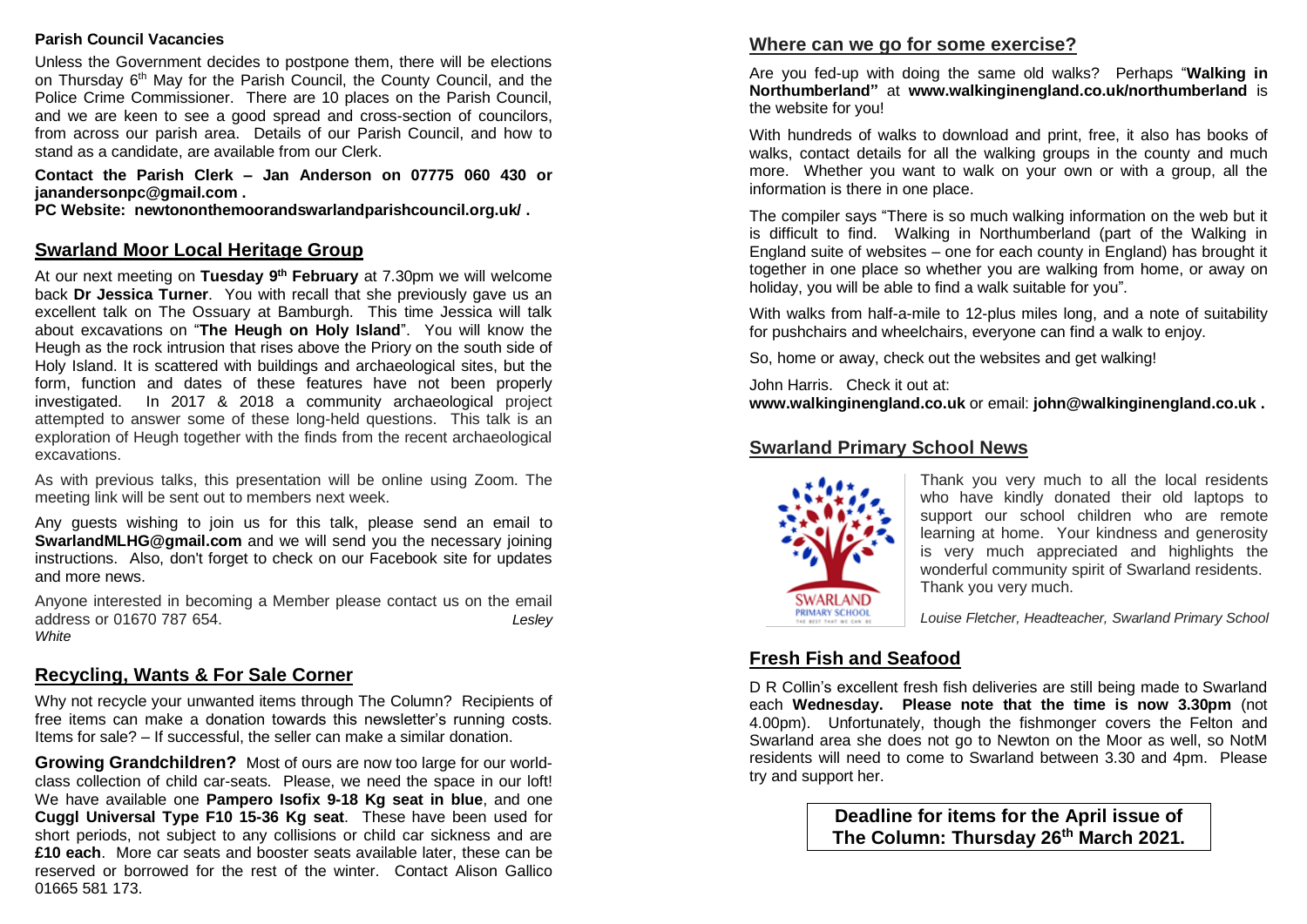# **Latest Scamming Alert**

The Police have asked the Parish Council to let parishioners about a new range of scams.

"We are aware that fraudsters claiming to be officers from our Force and the National Crime Agency have been cold-calling people, asking them to purchase Google Play cards.

Also scammers have been reportedly calling people, purporting to be law enforcement and claiming there are issues with their would-be victims' National Insurance number. If you receive a call like this, do not transfer any money, give any personal details, or purchase any type of vouchers.

Ask for an incident number and hang up. When you are sure the line is cleared, check this with us by calling 101 or using our online reporting procedure.

#### **Remember, your bank and the police will never:**

- Ask you to transfer money out of your account
- Ask you to withdraw money to hand over to them for safe-keeping
- Send someone to your home to collect cash, PINs, cards, vouchers or cheque books
- Phone and ask you for your full PIN or full banking password.

You can report suspected fraudsters to **Action Fraud on 0300 123 2040**, or online at **https://www.actionfraud.police.uk/** .

**♦ ♦ ♦ ♦ ♦ ♦ ♦ ♦ ♦**

# **Christmas Cake Sale at Jubilee Hall, Newton on the Moor**

A big 'Thank You' to all those who supported our Christmas Takeaway cake service - it was hugely successful and the proceeds will help our heating and other running costs through the winter.

Government restrictions permitting, we very much hope to hold another takeaway cake event on **Saturday 13th March**, for Mothering Sunday, selling **pre-ordered cakes and scones only**. A menu will be posted on our face-book page ten days in advance, together with instructions for ordering.

Facebook address**: www.facebook.com/notmyvillagehall/ .**

Alison Gallico

**♦ ♦ ♦ ♦ ♦ ♦ ♦ ♦ ♦**

**Deadline for items for the April issue of The Column: Thursday 26th March 2021.**

# **Good News from Lower Coquetdale Red Squirrel Group**

Happy New Year from the Lower Coquetdale Red Squirrel group. We are all acutely aware of how dangerous a virus can be. The Grey Squirrel, introduced into the UK in the 1870s from Eastern North America. carries a virus which is lethal to our native Red Squirrels. Reds die within 15 days of the virus being passed to them, but the virus does not affect the Greys. The Red Squirrel has been wiped out from most of England, with just some very small colonies now remaining. We are extremely fortunate in that some of the remaining Red Squirrels live locally to Swarland and Newton on the Moor. We are also fortunate in that as far as we're aware none of our local Reds contracted squirrel pox in 2020, though sadly there were two cases reported in Upper Coquetdale.

We are hopeful (increasingly confident) that 2021 will be a very successful year for our local Reds. The Squirrel Group continues to successfully control Greys in our woods, thus releasing more habitat for our Reds to expand into. We know that a small number of adult Reds successfully raised some kittens last year. With local woods becoming available to them, these kittens, and those born in the spring, stand an excellent chance of survival. It's not too many years ago that Red Squirrels were regularly seen in our area. With continued hard work, and a little luck, it may not be too many years before they are back! You can help this happen by reporting any squirrels you see, Red or Grey, on our website www.lcreds.org.uk. Or, you could join the LCReds group and get involved with our preservation work.

Here's to a better 2021!

*Lower Coquetdale Red Squirrel Group.*

**♦ ♦ ♦ ♦ ♦ ♦ ♦ ♦ ♦**

 *Advert*



Moles, Rodents, Rabbits, Wasps and other insects.

Contact Rory Brotherton 01670 788 174 or 07769 176 666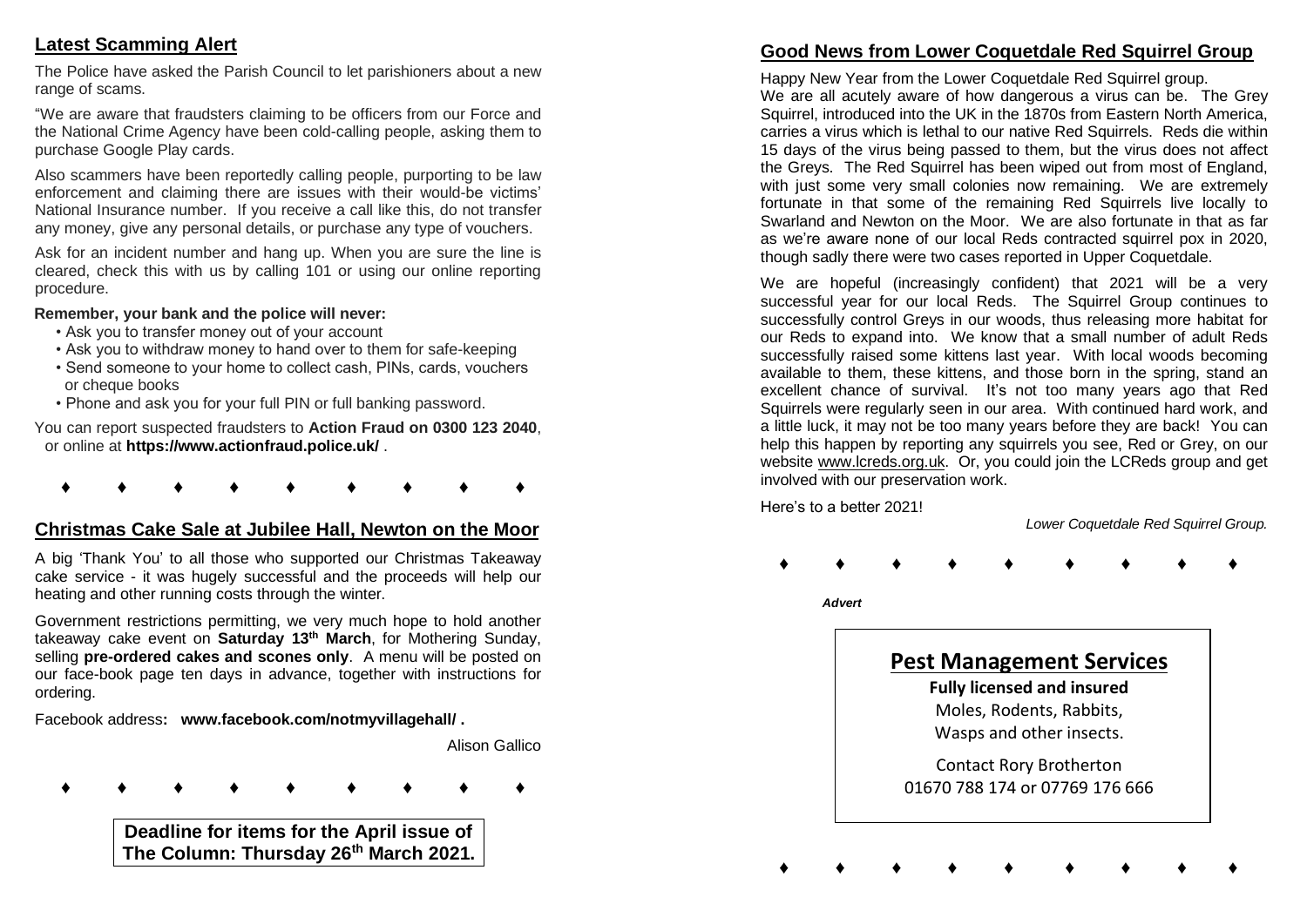# **Our telephone lines (01670 787 353) are open Monday – Friday 08.30 – 18.00.**

Due to higher than normal call volumes to the surgery it may take longer than normal for your call to be answered. You will be advised of your position in the queue. Please note the surgery building remains open for the collection of medication from the dispensary. **We operate a one-in and one-out system. Monday - Friday 08.30 – 13.00 / 14.00-18.00**

# **Ordering Repeat Medication**

Please, wherever possible, order your repeat medications online through the NHS App. Owned and run by the NHS, the NHS App is a simple and secure way to access a range of NHS services on your smartphone or tablet. The NHS App is available now on iOS and Android. To use it you must be aged 13 or over and registered with a GP surgery in England. You can also access the NHS app services from the browser on your desktop or laptop computer. Use the NHS App to:

• **Get advice about coronavirus** – get information about coronavirus and find out what to do if you think you have it.

• **Order repeat prescriptions** - see your available medicines, request a new repeat prescription and choose a pharmacy for your prescriptions to be sent to.

• **Book appointments** - search for, book and cancel appointments at your GP surgery, and see details of your upcoming and past appointments.

• **Get health advice** - search trusted NHS information and advice on hundreds of conditions and treatments, and get instant advice or medical help near you.

• **View your medical record** - securely access your GP medical record, to see information such as your allergies and your current and past medicines.

• **Register your organ donation decision** - choose to donate some or all of your organs and check your registered decision.

## **How to contact us and get the help you need**

As a result of Covid-19, the way patients are accessing our GP practice has had to continue to change. Whilst we appreciate that this can be confusing and unsettling at times, we need to make sure that all our patients and staff are kept safe. Before contacting your GP you may wish to consult your pharmacist or use the symptom checker on the NHS app.

# **Flu Vaccination Appointments for over-50's**

Appointments are still available to book, please contact the surgery by phone to make your appointment, or by e-Consult to request an appointment through the Administrative Help link.

This is offered free of charge on the NHS to people who are at risk. This is to help protect them against catching flu and developing serious complications.

# **Covid Vaccines – Update from Well Up North Primary Care Network**

Felton Surgery is part of the Well Up North Primary Care Network. We are pleased to confirm that we began offering Covid Vaccinations to our patients in **December** 

All 12 practices within our network have been working exceptionally hard and within short timescales to book appointments for our patients. Every appointment has been booked by telephone call with practice teams across the network.

Please do not contact your practice about the vaccine. This helps to keep phone lines clear and allows practice teams to continue to provide care for patients who need it most. We are using the same members of the team who would usually answer your calls and we thank you for giving us the time we need to do this.

We will continue to contact patients when it is time for them to have their vaccine - There are national guidelines in place which prioritise the order in which we call patients for their vaccinations. Please check NHS and government websites for the latest news Coronavirus (COVID-19) vaccine - NHS (**www.nhs.uk**) .

Our staff will be working at the hub site, as a result of which there is likely to be reduced or limited capacity for routine appointments if you contact your surgery.

Felton's Hub Site Location is Amble Health Centre – Amble. Please do not arrive without an appointment and please don't turn up more than five minutes early to your appointment – space is limited, it's very cold, we don't want our patients waiting unnecessarily and have a plan to move people through the vaccine sites in a systematic and safe way.

Thank you for reading, please pass to anyone you think may be interested, please don't call the NHS for your vaccine – we **WILL** be in touch.

# **Latest News from Felton Surgery**

The current Covid-19 pandemic has been a challenging time for us all and we wanted to reiterate that our utmost priority has been in making sure that our patients and staff are safe. It is essential that we continue to follow government guidelines. Whilst we have continued to be open, we realise that there has been a real change in the way you now access your care and treatment. We have been working hard to maintain access to appointments and we wanted to thank all of our patients for their patience and understanding during this time. We really appreciate your continued support and positive comments, especially when having to attend Widdrington Surgery for face-to-face appointments.

# **New Premises**

You may be wondering what is happening about the Felton surgery move. Please be assured that there is work happening behind the scenes to make progress with this. We are working closely with both the Parish Council and Northumberland Clinical Commissioning Group and we can tell you that positive steps are being made. We will update you all as soon as we can.

We know that this year has been a particularly tough one for everyone as we all learn to live with Covid-19 (Coronavirus) and it is great news that there are now three approved vaccines, two of which are being used to vaccinate our most vulnerable patients.